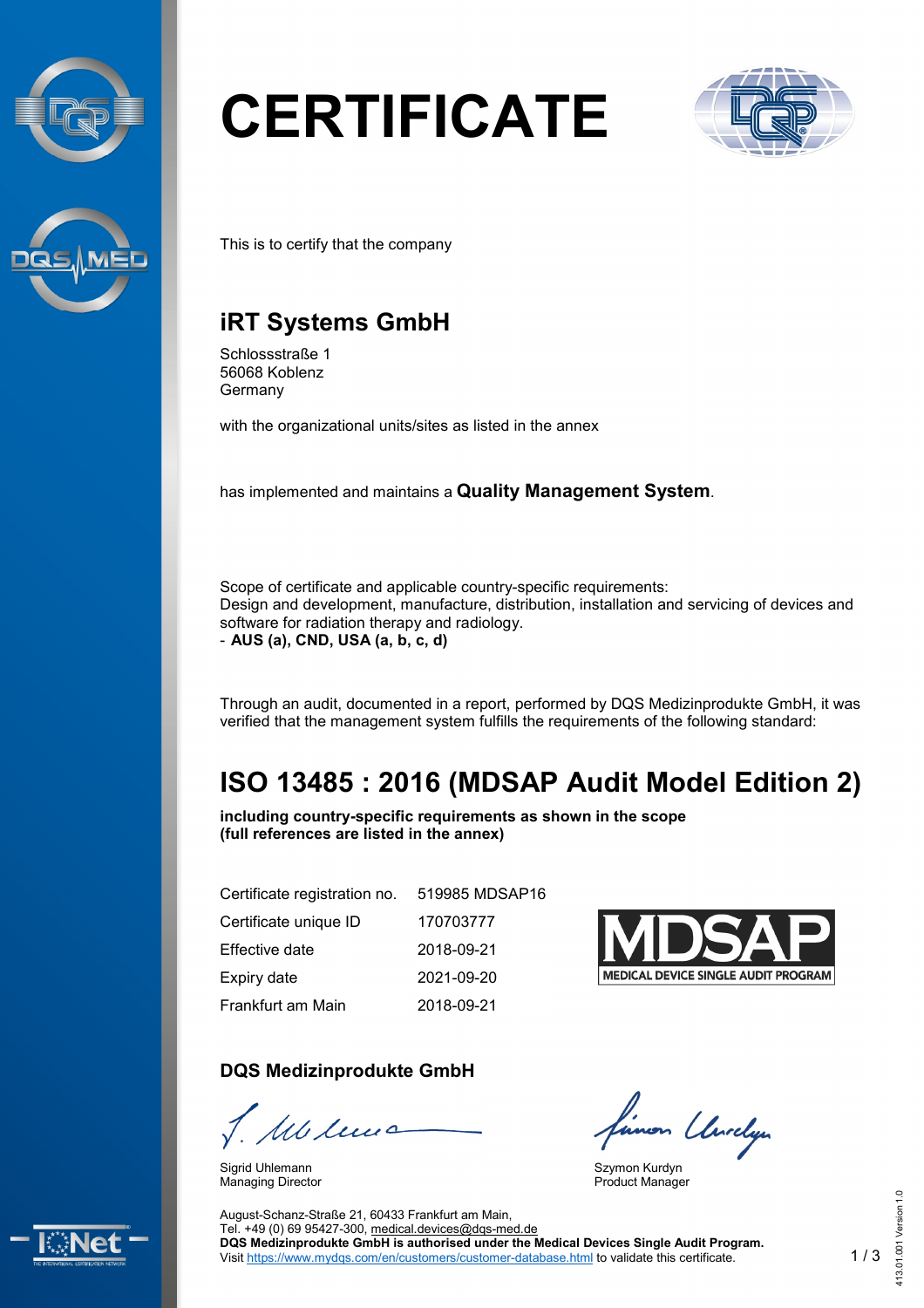



**Annex to certificate Certificate registration No.: 519985 MDSAP16 Certificate unique ID: 170703777 Effective date: 2018-09-21**

## **iRT Systems GmbH**

Schlossstraße 1 56068 Koblenz Germany

**iRT Systems GmbH** Schlossstraße 1 56068 Koblenz **Germany** 

#### **Audited site DUNS No., site scope and country-specific requirements**

Design and development, manufacture, distribution, installation and servicing of devices and software for radiation therapy and radiology. - **AUS (a), CND, USA (a, b, c, d) DUNS No. 342751065**